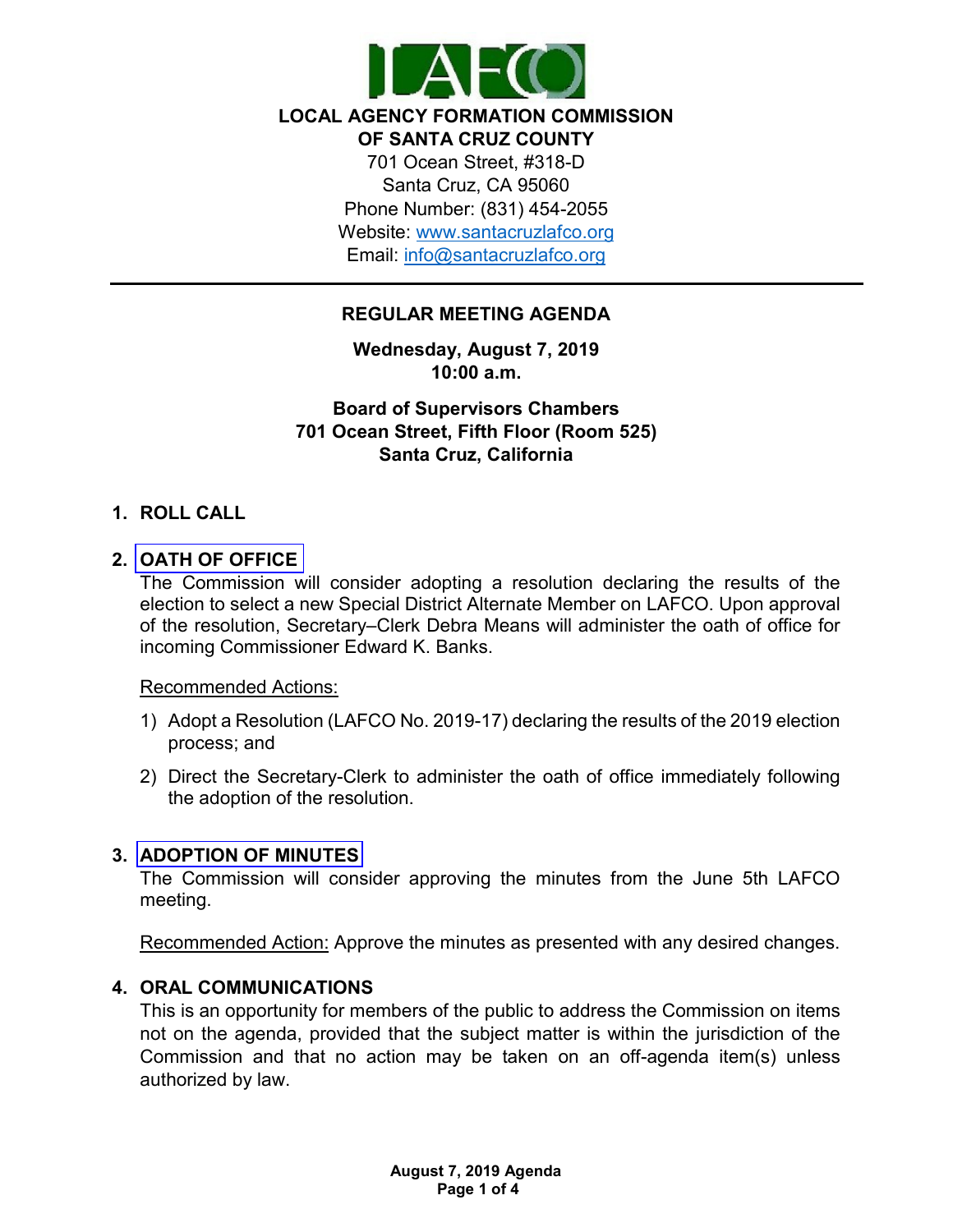# **5. PUBLIC HEARING**

Public hearing items require expanded public notification per provisions in State law, directives of the Commission, or voluntarily placed by the Executive Officer to facilitate broader discussion.

## **a. [Service and Sphere Review for Santa Cruz Port District](https://www.santacruzlafco.org/wp-content/uploads/2019/07/5a.0-Port-District-MSR-SR-FINAL.pdf)**

The Commission will consider the adoption of the service and sphere of influence review for the Santa Cruz Port District.

#### Recommended Actions:

- 1) Find that pursuant to Section 15061(b)(3) of the State CEQA Guidelines, LAFCO has determined that the sphere of influence review is not subject to the environmental impact evaluation process because it can be seen with certainty that there is no possibility that the activity in question may have a significant effect on the environment and the activity is not subject to CEQA;
- 2) Determine, pursuant to Government Code Section 56425, the Local Agency Formation Commission of Santa Cruz County is required to develop and determine a sphere of influence for the Santa Cruz Port District, and review and update, as necessary;
- 3) Determine, pursuant to Government Code Section 56430, the Local Agency Formation Commission of Santa Cruz County is required to conduct a service review before, or in conjunction with an action to establish or update a sphere of influence; and
- 4) Adopt a Resolution (LAFCO No. 2019-18) approving the 2019 Service and Sphere Review for the Santa Cruz Port District.

# **6. OTHER BUSINESS**

Other business items involve administrative, budgetary, legislative, or personnel matters and may or may not be subject to public hearings.

## **a. [CALAFCO 2019 Annual Conference](https://www.santacruzlafco.org/wp-content/uploads/2019/07/6a.0-CALAFCO-Update-SR-WEB.pdf)**

The Commission will discuss the attendance and possible action at the upcoming annual conference in Sacramento.

## Recommended Actions:

- 1) Discuss attendance at the CALAFCO Annual Conference;
- 2) Designate a Voting Member at the Regional Caucus and Business Meeting; and
- 3) Discuss whether to make any board or award nominations.

## **b. [Legislative Update](https://www.santacruzlafco.org/wp-content/uploads/2019/07/6b.0-Leg-Update-Staff-Report-WEB.pdf)**

The Commission will receive a status update on LAFCO-related legislation.

Recommended Action: No action required; Informational item only.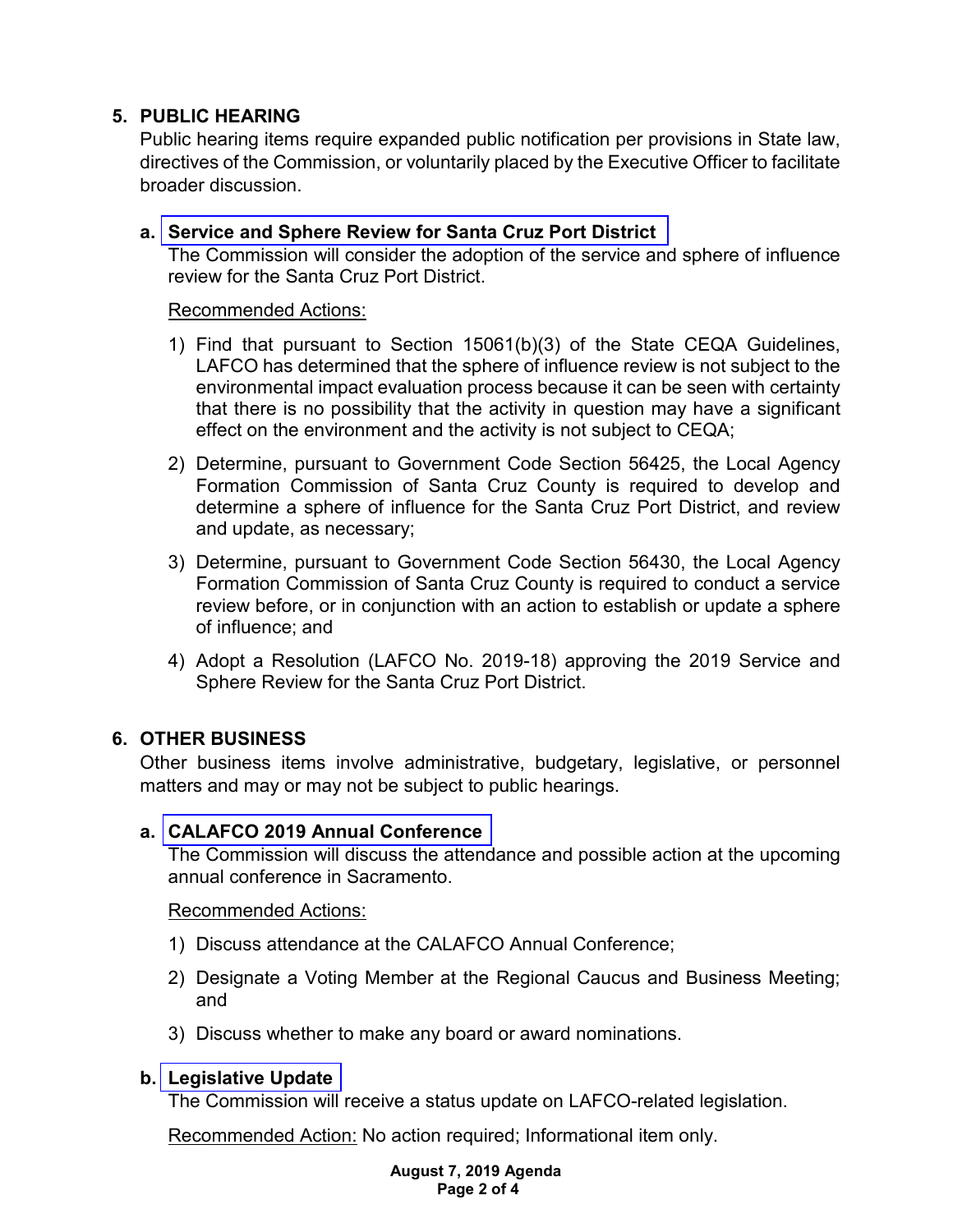# **c. [Comprehensive Quarterly Report](https://www.santacruzlafco.org/wp-content/uploads/2019/07/6c.0-Comp-Quarterly-Update-Staff-Report-WEB.pdf) – Fourth Quarter (FY 2018-19)**

The Commission will receive an update on active proposals, the Commission's work program and adopted budget, recent and upcoming meetings, and other staff activities.

Recommended Action: No action required; Informational item only.

#### **d. Approved [Extraterritorial Agreements](https://www.santacruzlafco.org/wp-content/uploads/2019/07/6d.0-Extraterritorial-Update-SR-WEB.pdf) Status Update**

The Commission will receive an update on the extraterritorial agreements approved since 2008.

Recommended Action: No action required; Informational item only.

## **7. WRITTEN CORRESPONDENCE**

LAFCO staff on occasion receives written correspondence and other materials that may or may not be related to a specific agenda item. Any correspondence presented to the Commission will also be made available to the general public. Any written correspondence distributed to the Commission less than 72 hours prior to the meeting will be made available for inspection at the hearing and posted on LAFCO's website.

## **a. [California Special Districts Association –](https://www.santacruzlafco.org/wp-content/uploads/2019/07/7a.1-Attachment-CSDA-Tour.pdf) Legislative Staff Tour**

The California Special Districts Association has invited LAFCO Commissioners and staff to attend the upcoming annual Special Districts Legislative Staff Tour on September 6th. This event is free and will tour different special district sites in Monterey County.

## **8. PRESS ARTICLES**

LAFCO staff monitors local newspapers, publications, and other media outlets for any news affecting the county, cities, districts, and communities in Santa Cruz County. Articles are presented to the Commission on a periodic basis.

## **a. [Press Articles during the Months](https://www.santacruzlafco.org/wp-content/uploads/2019/07/8a.0-Press-Articles-Staff-Report-WEB.pdf) of May, June, and July**

The Commission will receive an update on recent LAFCO-related news occurring around the county and throughout California.

Recommended Action: No action required; Informational item only.

## **9. COMMISSIONERS' BUSINESS**

This is an opportunity for Commissioners to comment briefly on issues not listed on the agenda, provided that the subject matter is within the jurisdiction of the Commission. No discussion or action may occur or be taken, except to place the item on a future agency if approved by Commission majority. The public may address the Commission on these informational matters.

## **10.ADJOURNMENT**

LAFCO's next regular meeting is scheduled for Wednesday, September 4, 2019 at 10:00 a.m.